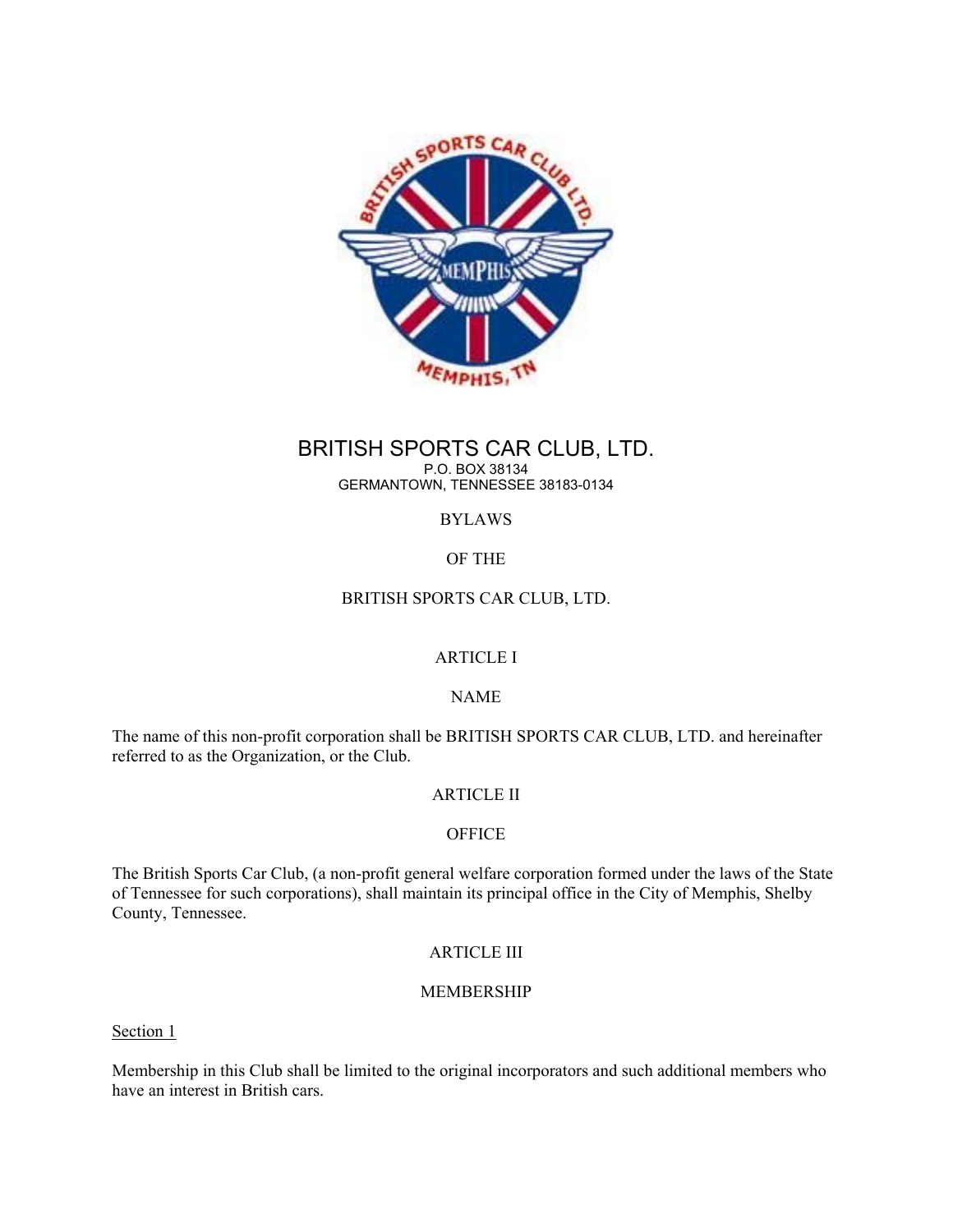# Section 2

Honorary members may be nominated by any member in good standing. The general membership may elect with two-thirds (2/3) vote any individual. Honorary members will have no voting privileges nor will be required to pay full annual dues.

## Section 3

Suspension of a member shall be at the discretion of the Board of Directors with all Board members voting on the suspension. Reinstatement of any member thus suspended requires a unanimous vote of all Board members.

## Section 4

Annual dues shall be established at the first regular meeting of each calendar year by a two-thirds (2/3) majority of those members present and in good standing. Any member whose dues are not paid by the end of the first quarter of any year is not considered a member in good standing and shall not have voting rights until those dues are current. Any member whose dues are not paid by the end of any year shall be automatically dropped from membership in the Club. Reinstatement of persons dropped from membership shall require that the member to be reinstated pay the dues for the current year.

# ARTICLE IV

# **MEETINGS**

## Section 1 (General Membership)

Meetings of the membership shall be held at any place and time mutually agreed upon by the membership. The Annual meeting of the Club shall be held on the regular meeting night in November, at which time the election of officers shall be held. In case of any meeting interfering with an event on the calendar, said meeting may be advanced or postponed by a motion from the floor. Elected Officers will be installed at the December meeting and will assume duties in January.

## Section 2 (Board of Directors)

Meetings of the Board of Directors will be called by the President at his discretion.

## Section 3

Notice of the Monthly, Annual or Special meetings of the membership, stating the time and place shall be given each member not less than two (2) days prior to the meeting.

## Section 4

At any meeting of the membership, a quorum shall consist of at least 50 per cent of the membership present and in good standing, notice of the meeting having been given to all members as provided for above.

## Section 5

At each meeting of the membership, every member present and in good standing shall be entitled to one vote.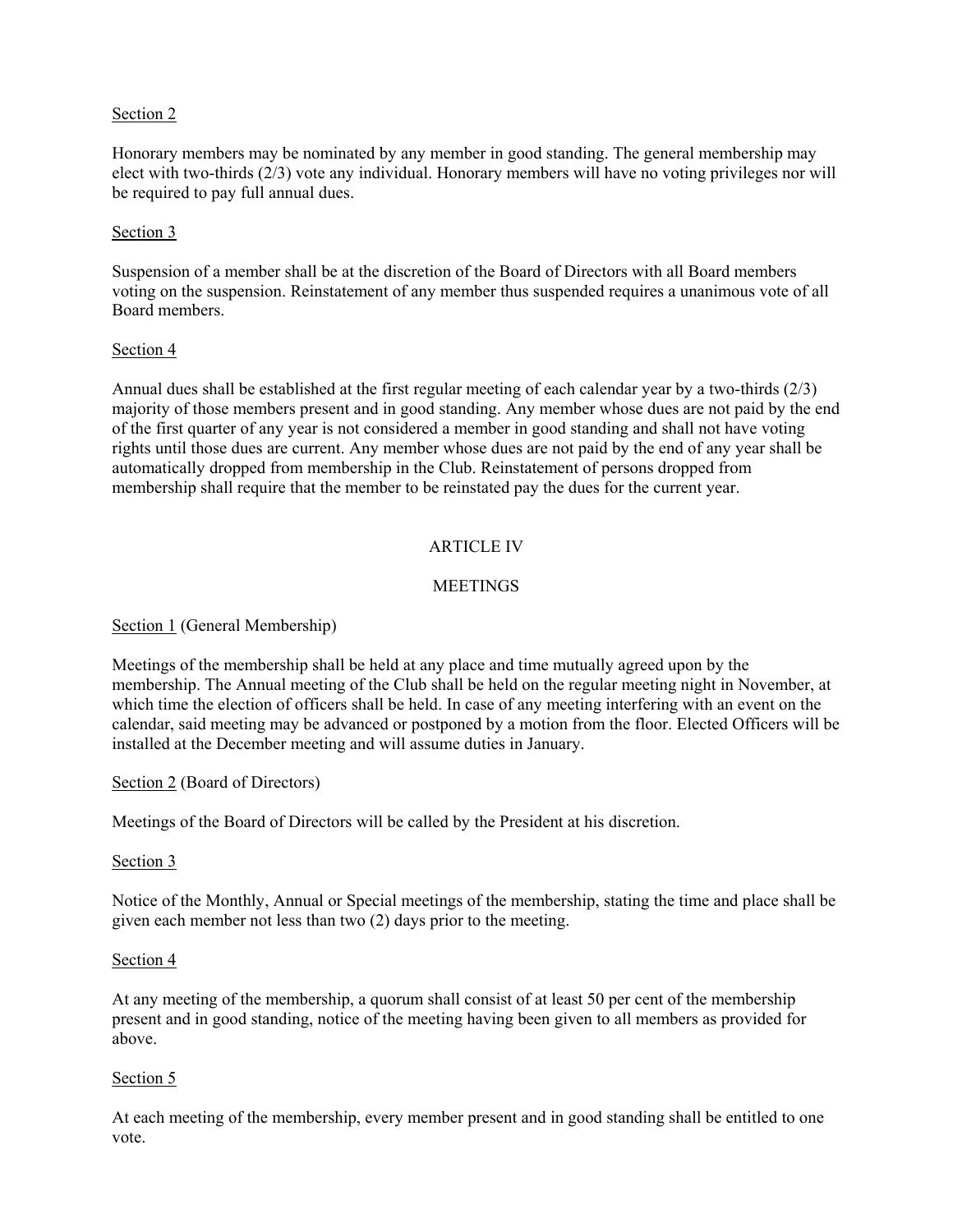### Section 6

At any meeting of the Board of Directors, a quorum shall consist of five (5) members of the Board, notice having been given to all Board members as provided for above.

### ARTICLE V

### **OFFICERS**

The Executive Officers of the Club shall be a President, Vice President, Secretary, Treasurer and one member representing each Marque. These Officers comprise the Board of Directors and shall be elected annually by the membership. Vacancies among any of the Offices shall be filled by a vote of the members. Any Officer may be removed from Office by a two-thirds (2/3) vote of the members present, and in good standing, at any meeting.

### ARTICLE VI

### DUTIES OF OFFICERS

#### Section 1

The President shall be the Executive Officer of the Club and shall have general supervision and direction of the affairs of the Club. He shall preside at all meetings and be an ex-officio member of all committees. The President shall have the general power and duties usually vested in the Office of President, or such other duties as prescribed in these bylaws.

#### Section 2

The Vice President, in the absence of the President, shall perform all the duties of the President.

#### Section 3

The Secretary shall attend all meetings and shall record all minutes and votes in a book kept for that purpose. The Secretary shall give or cause to be given notice of all meetings as required by the Bylaws and shall perform other duties as may be prescribed by the Board of Directors or Bylaws. In the absence of the Secretary from any meeting, the presiding officer shall appoint a Secretary pro-tem.

#### Section 4

The Treasurer shall be custodian of funds of the Organization for safe keeping and proper disbursements, perform his duties under the direction of the Board of Directors, sign all checks disbursing the money of the Organization, render a report at all meetings of the Organization, and submit his accounts for audit annually. He shall keep a register showing the names and addresses of the membership. The Treasurer shall be responsible for filing any Annual Reports and paying any fees required by the Secretary of State.

#### Section 5

The Marque Leaders of the Board of Directors have delegated to them the duty of membership procurement and to assist in executing rallies, special events, or any projects assigned by the Vice President.